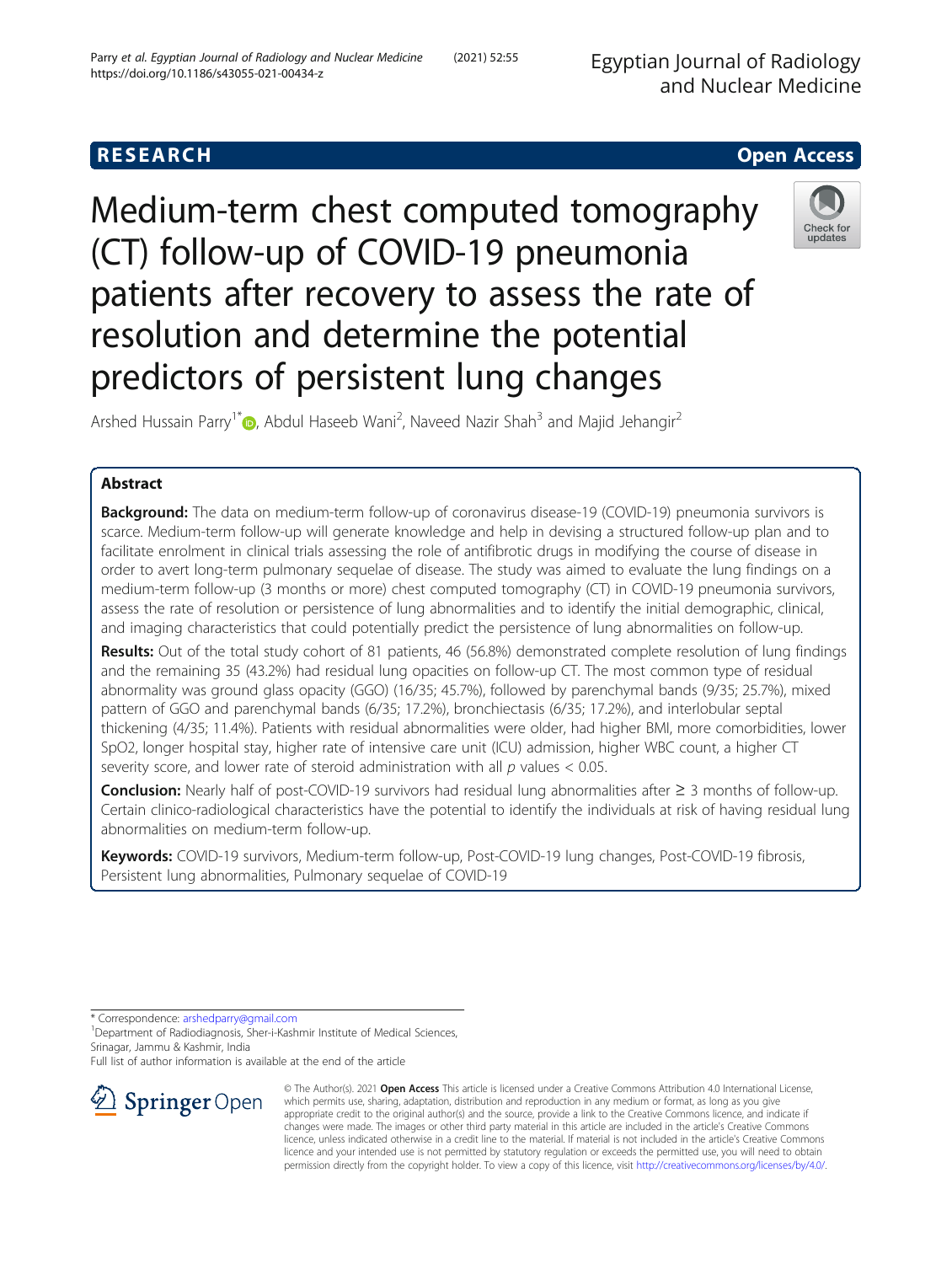Coronavirus disease 19 (COVID-19) has caused a major global health crisis. The disease which was declared as a pandemic by World Health Organization (WHO) on March 11, 2020 has infected an estimated 57.8 million till 21 November, 2020 and has claimed over 1.37 million lives across the world [\[1](#page-7-0)].

The diagnosis of COVID-19 hinges on the detection of viral nucleic acid in the respiratory secretions using reverse transcriptase polymerase chain reaction (RT-PCR). The consensus guidelines from various radiological societies across the world have discouraged the routine use of chest computed tomography (CT) for establishing the diagnosis of COVID-19. However, performance of CT is essential in a subset of patients with severe disease and those showing respiratory deterioration during the course of illness. CT is also needed to monitor the course of disease or response to therapy [\[2](#page-7-0)–[4\]](#page-7-0).

The survivors of COVID-19 show varied clinical course after the initial recovery. Some patients recover fully with no residual symptoms or functional impairment; however, some experience persistent symptoms or functional impairment after the initial recovery [[5\]](#page-7-0).

As the long-term consequences of COVID-19 are not fully known at present, the data from previous coronavirus infections may provide useful insights as there may be important parallels between COVID-19 and its close "cousins" severe acute respiratory syndrome (SARS) and Middle East respiratory syndrome (MERS) which caused the outbreaks at 2003 and 2012, respectively.

In a longitudinal study of SARS survivors, 36% of patients had residual lung abnormalities at 3 months on chest X-ray (CXR) which decreased marginally to 30% at 6 months. When the radiographic abnormalities were correlated with pulmonary function tests, it was found that 16% of patients had impaired diffusion capacity of lungs (TLco) at 6 months, thus implying that residual radiological abnormalities were physiologically relevant [[6\]](#page-7-0). Similarly, in MERS survivors, 36% of patients had residual lung abnormalities in radiographs after a followup of 1 to 8 months [\[7](#page-7-0)].

The preliminary reports suggest that pulmonary parenchymal abnormalities do not completely resolve in all the survivors of COVID-19, and in some, the initial inflammation progresses into lung fibrosis [\[5](#page-7-0)]. A few published studies have assessed the temporal course of pulmonary findings in COVID-19 pneumonia, but they have mainly focused on the short-term changes in pulmonary opacities, usually up to 4 weeks  $[8-11]$  $[8-11]$  $[8-11]$  $[8-11]$ .

Understanding the intermediate-term lung changes on CT may help in the identification of patients at risk of long-term COVID-19-induced lung compromise which would prompt initiation of appropriate treatment. It may also serve as a basis for selecting patients for future trials involving antifibrotic therapies.

The present study was aimed to determine the rate of complete radiological resolution on medium-term follow-up (3 months or more) and to identify the individuals who are at risk of developing long-term pulmonary sequelae.

# Methods

# Study design and patient cohort

This was a retrospective study conducted at a designated COVID-19 Care Centre in India. Institutional Ethical Committee (IEC) approval was obtained. The requirement for patient's informed consent was waived. RT-PCR confirmed COVID-19 patients who had undergone chest CT during the initial or active phase of illness and at least one follow-up CT with a gap of at least 3 months between the two scans were enrolled in the study. If the patient had undergone more than one CT scan during the initial illness, then the CT with highest percentage of total lung involvement (highest CT severity score) was selected. The main indications for follow-up CT included persistent symptoms or functional impairment or persistent significant lung findings on follow-up chest Xray (CXR). In some cases, follow-up scans were performed on the relentless insistence of patients who were concerned about the sequelae of COVID-19.

The relevant demographic characteristics, clinical history, laboratory findings, pharmacological treatment received, and chest CT findings were collected and analyzed retrospectively.

# Data collection

Demographic characteristics like age, gender, preexisting health conditions (hypertension, diabetes mellitus, chronic kidney disease (CKD), chronic liver disease (CLD), chronic obstructive pulmonary disease (COPD), malignancy, immunosuppression), and smoking history were documented. Clinical characteristics including main symptoms during initial illness and at the time of follow-up, percutaneous oxygen saturation (SpO2), and body measurements to calculate body mass index (BMI) were recorded. Laboratory indices including white blood cell count (WBC), neutrophil to lymphocyte ratio (NLR), C-reactive protein (CRP), and lactate dehydrogenase (LDH) were collected. Important management and therapeutic data including outpatient vs inpatient, admission to intensive care unit (ICU), intubation, and the pharmacological treatment received were recorded.

# CT acquisition protocol and image interpretation

All CT scans were performed on 16-Slice Siemens SOMATOM, Emotion Multidetector CT. Scans were acquired in a single breath-hold after setting up the patient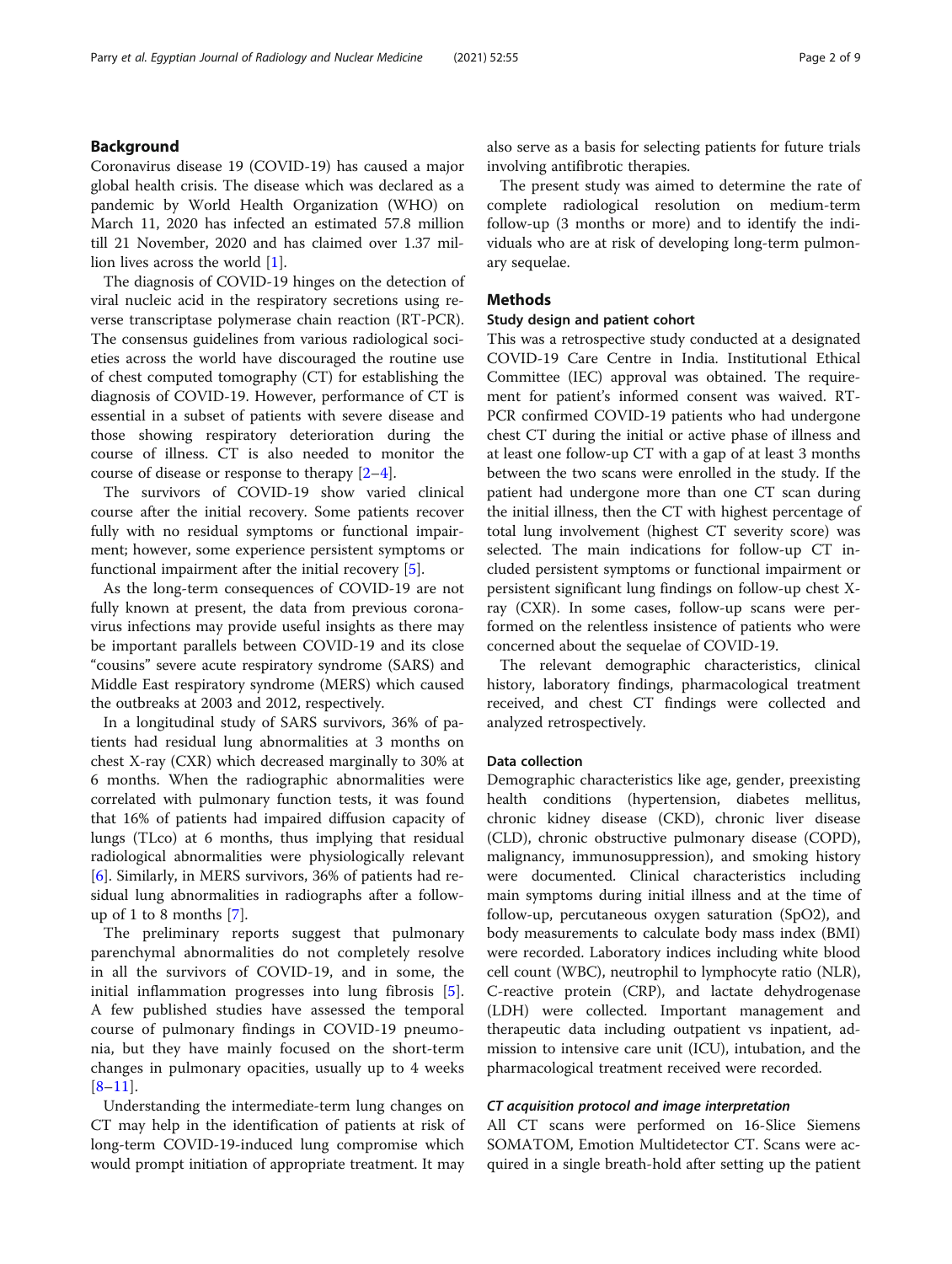in a head-first supine position in the CT gantry. The following scanning parameters were used: slice thickness 1–1.5 mm, tube voltage 100–120 kVp, tube current of 90–130 mAs, and a beam pitch of 1.5. The tube current was regulated by an automatic exposure control system. Images were reconstructed using reconstruction increment of 0.7 mm into a slice thickness of 1 mm. The images were viewed in lung window settings (width of 1200–1600 HU and centering of − 500 to – 600 HU) and mediastinal window (width of 300–400 HU and centering of 40 HU).

Each patient had two sets of images (initial and followup). The CT scans were anonymized by replacing patient names with a code number by a CT technologist to make the readers blind to avoid possible bias. The CT images were independently analyzed by two experienced radiologists (P.A and W.A with 9 and 8 years of experience, respectively) blinded to the clinical data. In case of any disagreements between the two primary interpreting radiologists, a third radiologist (J.M, with more than 20 years of experience) adjudicated the final decision.

The following CT imaging characteristics were studied: (1) presence or absence of lung opacities; (2) distribution of lung opacities: unilateral vs bilateral lung involvement; (3) number of lobes affected; (5) dominant type of lung opacity: ground glass opacity (GGO), consolidation, mixed pattern of GGO, and consolidation and linear/curvilinear opacities.

Pulmonary opacities were categorized using the Fleischner Society glossary of terms for thoracic imaging [[12\]](#page-7-0). To estimate the extent of lung involvement, a semi quantitative scoring system based on the visual calculation of percentage area of pulmonary opacification was used [[13](#page-7-0)]. Each lung lobe was visually scored from 0 to 5 as follows: no involvement (score 0), less than 5% involvement (score 1), 5–25% involvement (score 2), 26– 50% involvement (score 3), 51–75% involvement (score 4) and 76–100% involvement (score 5). The scores of all five lobes were summed up to obtain a total CT severity score ranging from 0 (no involvement) to 25 (maximum involvement).

The interpretation of follow-up CT scans allowed categorization of patients into two groups based on the radiological clearance or persistence of pulmonary opacities: (1) patients with complete resolution of pulmonary opacities and (2) patients with residual pulmonary opacities.

# Statistical analysis

Data were analyzed using the Statistical Package for the Social Sciences (SPSS Inc., Chicago, IL, version 21.0). Continuous variables were expressed as means and standard deviations. Categorical variables were expressed as counts and percentages. Fisher's exact test was used to examine the categorical variables. Two sample student *t* test was used for comparison of continuous variables when the data was normally distributed, while Mann–Whitney U test was used when the data was not normally distributed. A  $p$  value less than 0.05 was considered statistically significant.

# Results

The study included 81 patients comprising of 50 (61.7%) males and 31 (38.3%) females with a mean age of  $51.8 \pm$ 11.7 years (range 32–69 years). Based on the disappearance or persistence of pulmonary opacities on follow-up CT, patients were divided into two groups. A comparison of demographic, clinical, laboratory, therapeutic, and CT characteristics between the two groups is listed in Tables [1](#page-3-0) and [2](#page-4-0).

The average time interval between the initial and follow-up CT was 100.6 days (range 90–111 days). The follow-up CT revealed complete resolution of pulmonary opacities in 46/81 (56.8%), whereas 35/81 (43.2%) demonstrated residual pulmonary opacities (Fig. [1](#page-4-0)). The mean time lag between the initial and follow-up CT scans was not statistically different between the two follow-up groups of complete radiological resolution and persistent lung opacities ( $p$  value = 0.473).

Patients who demonstrated residual pulmonary opacities on follow-up CT were older  $(59.6 \pm 9.3 \text{ years})$ compared with the group demonstrating complete radiological resolution on follow-up CT (45.8  $\pm$  13.8) (*p* value  $= 0.01858$ ).

Patients who showed persistent lung opacities on follow-up CT were more frequently overweight or obese (21/35; 60%) compared with the group showing complete radiological resolution (12/46; 26%) with a statistically significant difference ( $p$  value = 0.003).

Though the group showing residual lung opacities had a higher number of smokers compared with the group showing complete radiological resolution (51 vs 28.3%), the difference did not however reach statistical significance (*p* value = 0.65).

With regards to the presence or absence of underlying comorbid illness, a statistically higher percentage of patients demonstrating residual lung opacities had an underlying comorbidity compared with the resolved group (80% vs 43.5%;  $p$  value = 0.0013).

No statistically significant difference was seen in the hospitalization rate between the resolved and residual groups (74 vs 88.6%) ( $p$  value = 0.1583). However, there was a significant difference in the rate of ICU admission between the groups of resolved and residual opacities  $(6.5 \text{ vs } 28.6\%)$  (*p* value = 0.0126).

The duration of hospital stay was significantly higher in the group demonstrating residual pulmonary opacities compared with the group demonstrating complete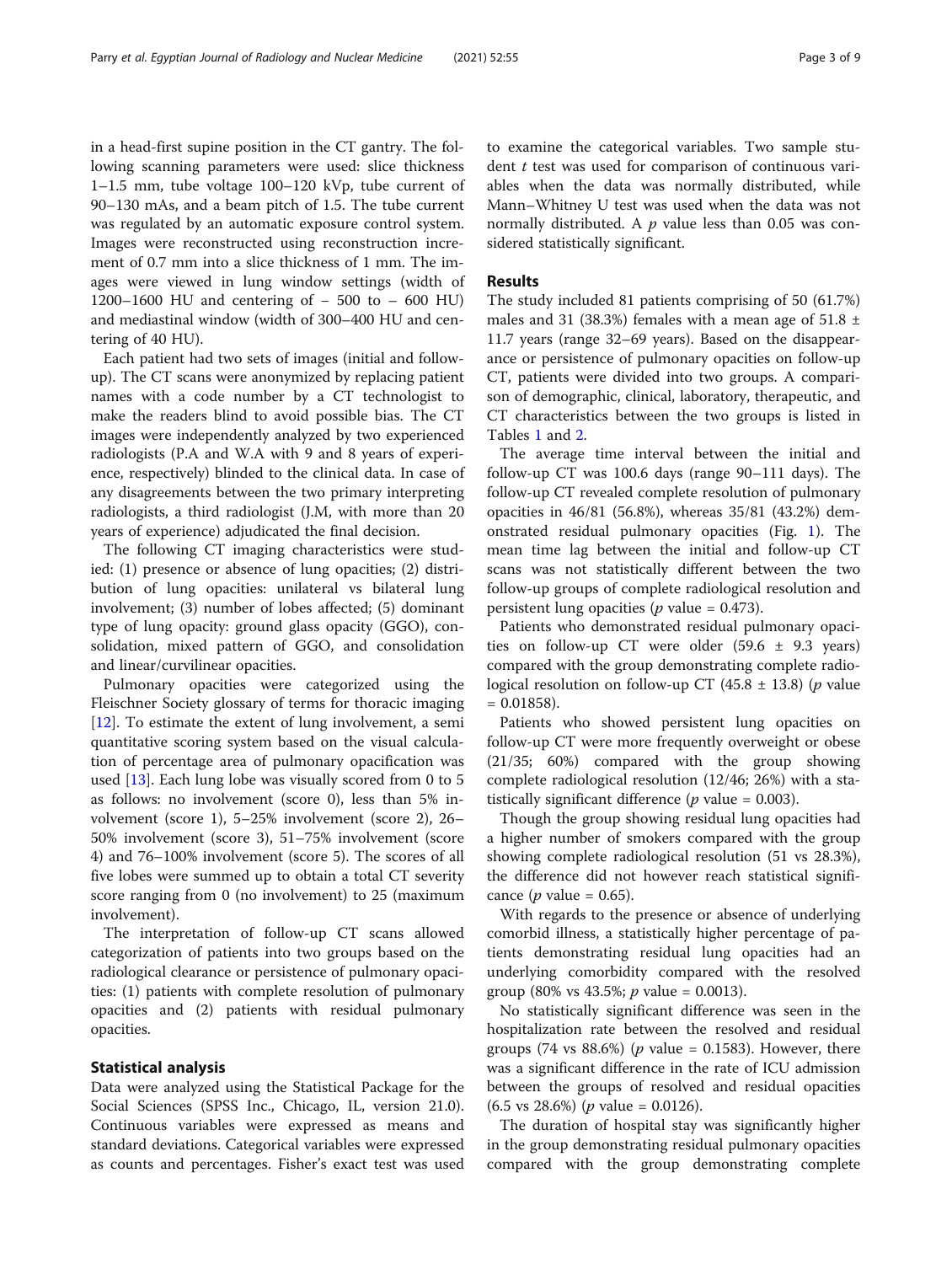| Parameter                                  | Complete radiological resolution<br>on follow-up CT ( $n = 46$ ; 56.8%) | $\sim$<br><b>Residual lung findings</b><br>on follow-up CT ( $n = 35$ ; 43.2%) | p value      |
|--------------------------------------------|-------------------------------------------------------------------------|--------------------------------------------------------------------------------|--------------|
| Age (Mean $\pm$ SD)                        | $45.8 \pm 13.8$                                                         | $59.6 \pm 9.3$                                                                 | 0.01858      |
| Sex                                        | $M = 29(63%)$<br>$F = 17(37%)$                                          | $M = 21(60%)$<br>$F = 14(40%)$                                                 | 0.8205       |
| <b>BMI</b>                                 |                                                                         |                                                                                |              |
| $18 - 25$                                  | 34 (74%)                                                                | 14 (40%)                                                                       | 0.003        |
| $>25$                                      | 12 (26%)                                                                | 21 (60%)                                                                       |              |
| Smoking history                            |                                                                         |                                                                                |              |
| Smoker                                     | 13 (28.3%)                                                              | 18 (51.4%)                                                                     | 0.6497       |
| Non-smoker                                 | 33 (71.7%)                                                              | 17 (48.6%)                                                                     |              |
| Comorbidity                                |                                                                         |                                                                                |              |
| Absent                                     | 26 (56.5%)                                                              | 7 (20%)                                                                        |              |
| Present                                    | 20 (43.5%)                                                              | 28 (80%)                                                                       |              |
| Diabetes mellitus                          | 6                                                                       | 8                                                                              |              |
| Hypertension                               | $\overline{7}$                                                          | $\overline{7}$                                                                 |              |
| COPD                                       | $\overline{4}$                                                          | 5                                                                              | 0.0013       |
| <b>CKD</b>                                 | 1                                                                       | $\overline{2}$                                                                 |              |
| <b>CLD</b>                                 | $\mathbf{1}$                                                            | $\overline{2}$                                                                 |              |
| CAD                                        | 1                                                                       | $\mathbf{1}$                                                                   |              |
| Malignancy                                 | $\mathbf 0$                                                             | $\overline{2}$                                                                 |              |
| Immune suppression                         | $\mathbf 0$                                                             | $\mathbf{1}$                                                                   |              |
| Hospitalization                            |                                                                         |                                                                                |              |
| Inpatient                                  | 34 (74%)                                                                | 31 (88.6%)                                                                     | 0.1583       |
| Outpatient                                 | 12 (26%)                                                                | 4 (11.4%)                                                                      |              |
| In-ward hospitalization                    | 43 (93.5%)                                                              | 25 (71.4%)                                                                     | 0.0126       |
| ICU admission                              | 3(6.5%)                                                                 | 10 (28.6%)                                                                     |              |
| Duration of hospitalization                |                                                                         |                                                                                |              |
| (Mean days $\pm$ SD)                       | $7.6 \pm 2.3$                                                           | $11.2 \pm 4.1$                                                                 | 0.000332     |
| Initial percutaneous oxygen saturation (%) |                                                                         |                                                                                |              |
| (Mean $\pm$ SD)                            | $92.3 \pm 3.8$                                                          | $88.1 \pm 2.2$                                                                 | 0.00132      |
| Initial WBC count                          |                                                                         |                                                                                |              |
| $\times 10^3$ (Mean $\pm$ SD)              | $5343 \pm 1456.4$                                                       | 7987 ± 2465.8                                                                  | 0.00105      |
| <b>NLR</b>                                 | $2.5 \pm 1.1$                                                           | $2.8 \pm 1.3$                                                                  | 0.609        |
| LDH, IU/I                                  |                                                                         |                                                                                |              |
| (Mean $\pm$ SD)                            | 697.7 $\pm$ 198.8                                                       | $743.8 \pm 211.4$                                                              | 0.6921       |
| CRP, mg/l                                  |                                                                         |                                                                                |              |
| (Mean $\pm$ SD)                            | $34.6 \pm 17.6$                                                         | $41.1 \pm 19.8$                                                                | 0.4554       |
| Pharmacological treatment                  |                                                                         |                                                                                |              |
| Antiviral drugs                            | 16 (34.8%)                                                              | 13 (37.1%)                                                                     | $\mathbf{1}$ |
| Hydroxychloroquine                         | 12 (26%)                                                                | 17 (48.6%)                                                                     | 0.63         |
| Steroids                                   | 39 (84.8%)                                                              | 18 (51.4%)                                                                     | 0.0007       |
| Persistent symptoms on follow-up           | 30 (65.2%)                                                              | 24 (68.5%)                                                                     | 0.8148       |

<span id="page-3-0"></span>Table 1 Comparison of demographic, clinical, laboratory and therapeutic data between the two follow-up groups

CT computed tomography, BMI body mass index, NLR neutrophil to lymphocyte ratio, CRP C-reactive protein, LDH lactate dehydrogenase, WBC white blood cell count, COPD chronic obstructive pulmonary disease, CKD chronic kidney disease, CLD chronic liver disease, CAD coronary artery disease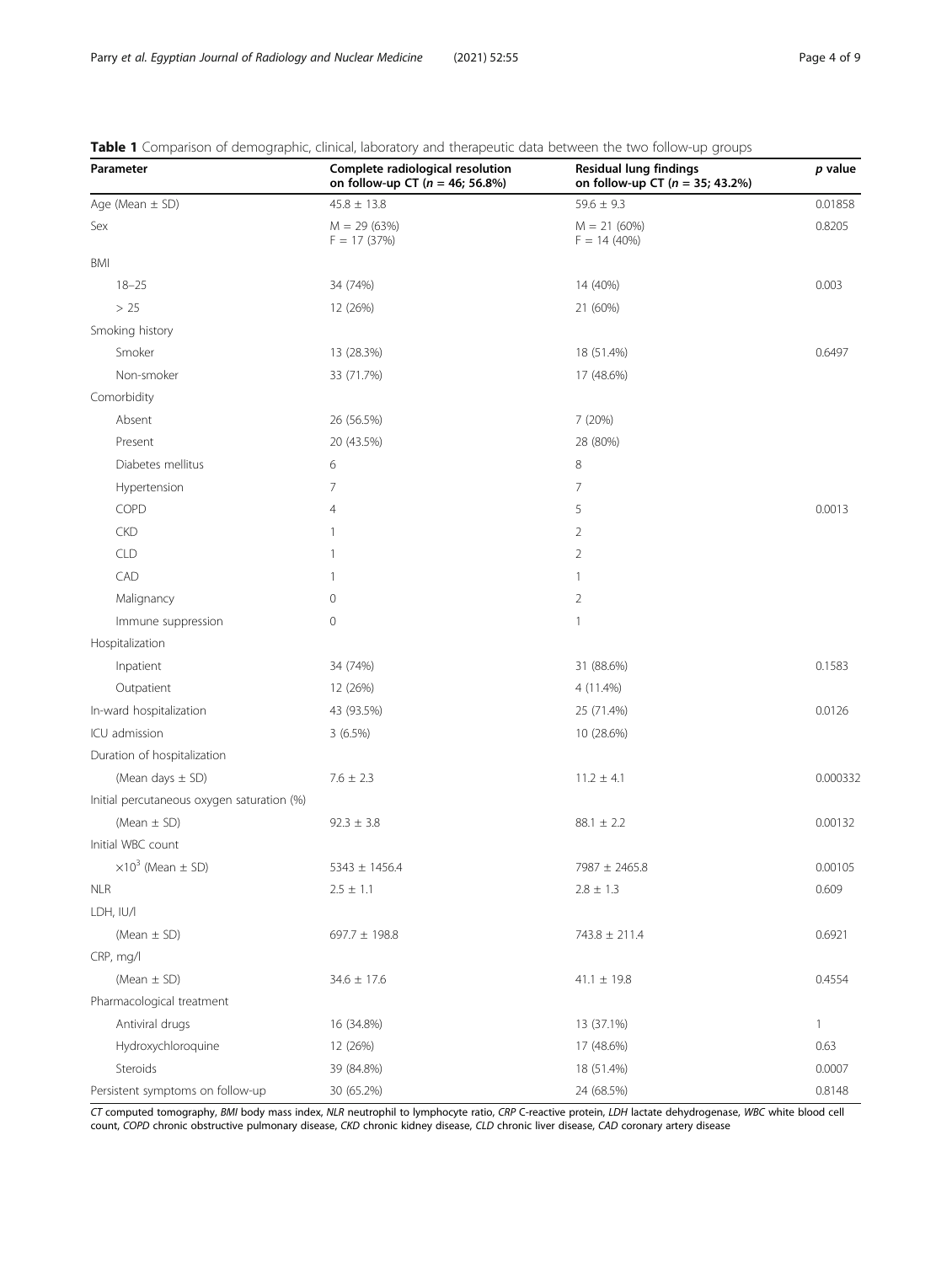| Parameter                                                                 | Complete radiological resolution Residual lung findings<br>on follow-up CT ( $n = 46$ ; 56.8%) | on follow-up CT ( $n = 35$ ; 43.2%) | p value |
|---------------------------------------------------------------------------|------------------------------------------------------------------------------------------------|-------------------------------------|---------|
| Laterality of lung involvement on initial CT                              |                                                                                                |                                     |         |
| Bilateral                                                                 | 33 (71.8%)                                                                                     | 29 (82.8%)                          | 0.2962  |
| Unilateral                                                                | 13(28.2%)                                                                                      | 6 (17.2%)                           |         |
| Number of lobes involved on initial CT                                    | $3 \pm 1.3$                                                                                    | $3.4 \pm 1.4$                       | 0.6351  |
| Percentage of total lung involvement on initial CT (CT severity<br>score) | $8.1 \pm 2.3$                                                                                  | $12.4 \pm 3.2$                      | 0.03843 |
| Dominant pulmonary opacity on initial CT                                  |                                                                                                |                                     |         |
| Pure GGO                                                                  | 34 (73.9%)                                                                                     | 24 (68.6%)                          | 0.6266  |
| Consolidation                                                             | 4(8.7%)                                                                                        | $6(17.1\%)$                         | 0.3155  |
| Mixed pattern                                                             | 8(17.4)                                                                                        | 5(14.3%)                            | 0.7686  |
| Dominant pulmonary opacity on follow-up CT                                |                                                                                                |                                     |         |
| GGO                                                                       | N/A                                                                                            | 16 (45.7%)                          | N/A     |
| Linear/curvilinear parenchymal bands                                      |                                                                                                | 9(25.7%)                            |         |
| Mixed pattern of GGO and parenchymal bands                                |                                                                                                | 6 (17.2%)                           |         |
| Interlobular septal thickening                                            |                                                                                                | 4 (11.4%)                           |         |
| <b>Bronchiectasis</b>                                                     |                                                                                                | 6 (17.2%)                           |         |
| Time lapse between initial and follow-up CT (Mean days $\pm$ SD)          | $101.4 \pm 9.8$                                                                                | $99.6 \pm 8.7$                      | 0.4737  |

<span id="page-4-0"></span>Table 2 Comparison of initial and follow-up CT between the two follow-up groups

CT computed tomography, GGO ground glass opacity

radiological resolution (11.2  $\pm$  4.1 days vs 7.6  $\pm$  2.3 days)  $(p \text{ value} = 0.00033).$ 

Among the laboratory parameters initial WBC count was significantly different between the two groups of residual and resolved opacities (7987  $\times$  10<sup>3</sup>  $\pm$  2465.8 vs  $5343 \times 10^3 \pm 1456.4$  (*p* value = 0.00105). However, NLR ratio was not statistically different between the two groups. Initial LDH and CRP levels did not differ significantly between the two follow-up groups of resolved and residual opacities  $(p \text{ values of } 0.455 \text{ and } 0.69)$ , respectively).

The percutaneous oxygen saturation was significantly more in patients who subsequently demonstrated complete radiological resolution compared with the

group demonstrating residual lung opacities  $(92.3 \pm 1)$ 3.2% vs  $88.1 \pm 2.2$ % (*p* value = 0.0013).

With regards to the pharmacological treatment, those receiving steroids (dexamethasone or methylprednisolone) showed complete radiological resolution more frequently  $(39/46; 84.8\% \text{ vs } 18/35; 51.4\%)$  (*p* value = 0.0007) compared with the group showing persistence of lung opacities. However, hydroxychloroquine and antiviral (remedesevir) administered groups did not show any significant difference with regards to disappearance or persistence of lung opacities ( $p$  value = 1 and 0.63, respectively).

Patients who demonstrated residual lung opacities on follow-up CT had a significantly higher percentage of

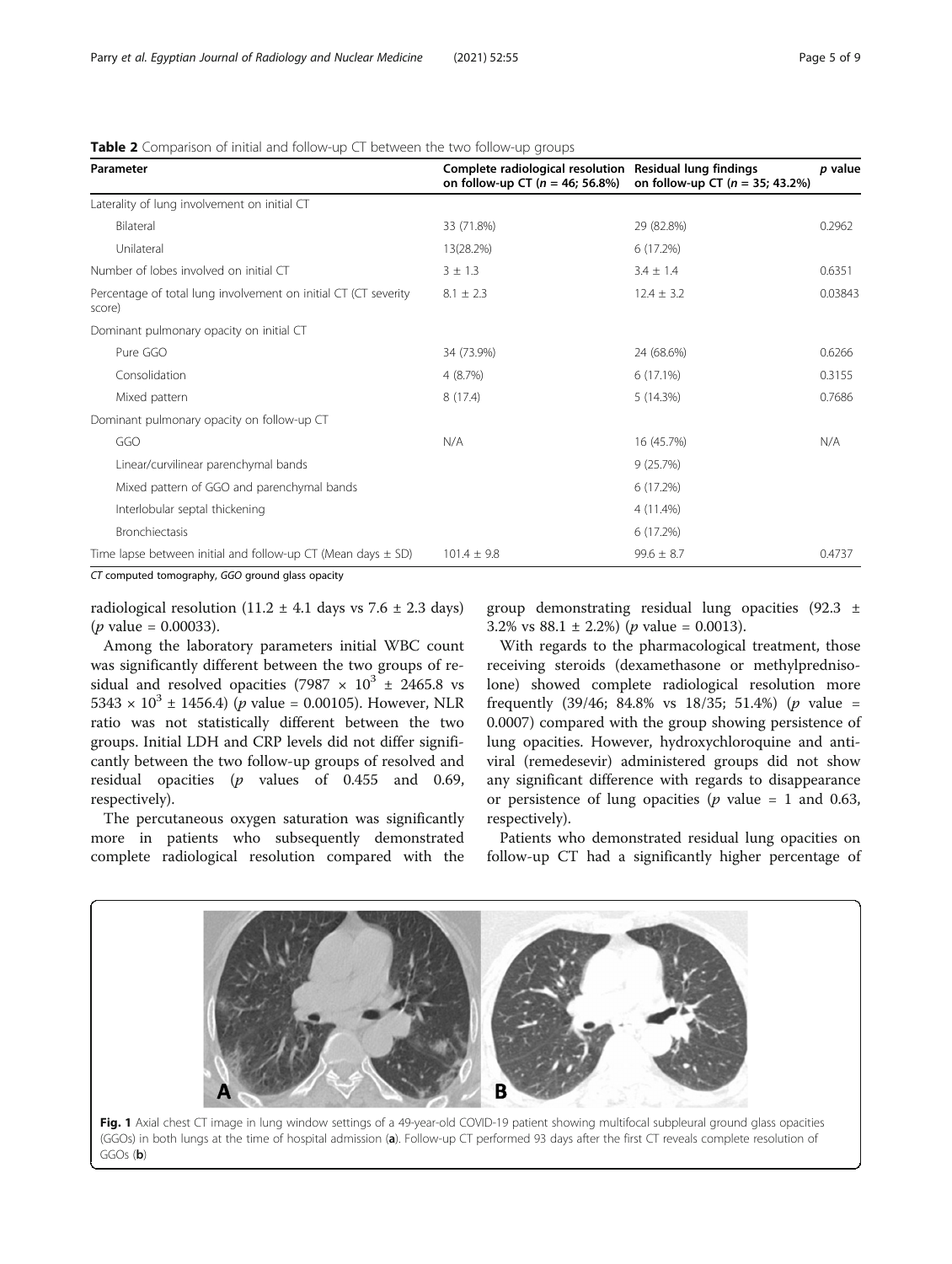total lung involvement (CT severity score  $12.4 \pm 3.2$ ) on initial CT compared with the group demonstrating complete radiological resolution (CT severity score 8.1 ± 2.3) (*p* value = 0.03843).

The type of dominant pulmonary opacities on initial CT did not determine the future resolution or persistence of opacities as GGO was the commonest lung opacity observed in 73.9% of the resolved group and 68.6% of the residual group ( $p$  value = 0.6266).

Similarly, unilateral or bilateral lung involvement or the number of lung lobes involved on initial CT did not differ significantly between the two groups of residual or resolved opacities ( $p$  values = 0.2962 and 0.6351, respectively).

Only 33.3% (27/81) patients were completely free of any symptoms on follow-up, while 63.7% (54/81) reported one or more persistent symptoms. The commonest symptoms reported were fatigue (24/54; 44.4%), chest discomfort or pain (16/54; 29.6%), dyspnea (14/54; 25.9%) and joint pains (6/54; 11.1%). However, a comparison of persistent symptoms between two follow-up groups of resolved and residual lung findings did not show any statistically significant difference between them (Table [1\)](#page-3-0).

Dominant pulmonary opacities observed on follow-up CT included GGO (16/35; 45.7%), linear/curvilinear subpleural parenchymal bands (9/35 25.7%), mixed pattern of GGO and parenchymal bands (6/35; 17.2%), and interlobular septal thickening (4/35; 11.4%) (Figs. 2, [3](#page-6-0), and [4](#page-6-0)). Bronchiectasis was observed in (6/35; 17.2%) (Fig. 2).

# **Discussion**

As COVID-19 continues its relentless march across the world, follow-up data on survivors of infection has begun to emerge. However, the majority of data available at present focuses on the short-term sequelae of infection and data on medium-term radiological findings are scarce. Persistent clinical symptoms were reported in 87% post-COVID-19 survivors after a mean follow-up of 2 months in an Italian COVID-19 survivor cohort [\[14](#page-7-0)]. Ye et al. [[15\]](#page-8-0) reported complete radiological resolution in 37% of survivors, whereas persistent abnormalities consisting predominantly of subpleural parenchymal bands were observed in 47% survivors after a mean follow-up of 64 days after symptom onset.

You et al. [\[16](#page-8-0)] recorded residual lung abnormalities commonly in post-COVID-19 survivors including GGO in 73% and pulmonary fibrosis in 26% after a mean of 40 days after discharge from hospital.

Similarly, in a clinico-radiologic follow-up of a cohort of 55 Chinese patients after recovery, it was found that 63% had persistent symptoms and 71% had residual lung opacities including interstitial thickening in 27% after a mean interval of 3 months [\[5](#page-7-0)]. The preliminary prepublication findings from a prospective observational cohort presented in European Respiratory Society (ESR) reported lung abnormalities on CT in 88% at 6 weeks which dropped to 56% after 12 weeks [[17](#page-8-0)].

The results of the present study suggest that a substantial proportion of patients show residual lung opacities at medium-term follow-up on CT. The persistent lung opacities are potentially suggestive of permanent lung damage which eventually heals with fibrosis. Viral pneumonias may recover without any residual lung damage or fibrosis. However, there are many viral infections of lungs that have been documented to leave the trail of destruction behind in the form of lung fibrosis. H1N1 pneumonia is occasionally complicated by pulmonary fibrosis [\[17\]](#page-8-0). However, the percentage of patients showing residual lung abnormalities post recovery have been reported in 22% survivors of H7N9, 33% of MERS, and 38% of SARS after a mean time interval of 6, 2–8, and 6 months, respectively [[18,](#page-8-0) [19](#page-8-0)]. In comparison, 45% of

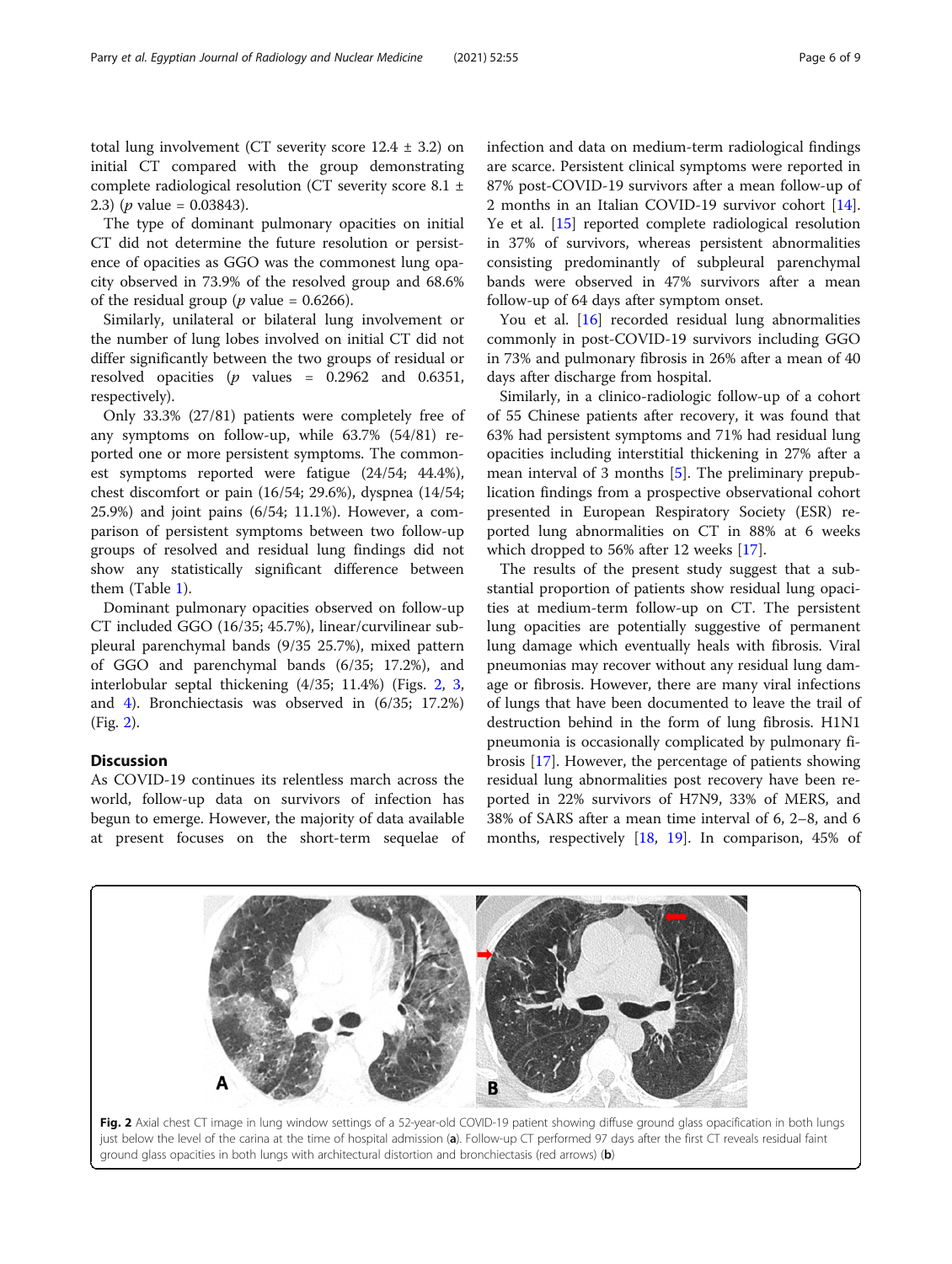<span id="page-6-0"></span>

post-COVID-19 survivors showed residual lung abnormalities after a mean follow-up time of more than 3months.

There were many important demographic, clinical, laboratory, and imaging characteristics that were more frequently associated with persistence of residual lung changes. Older age, obesity, preexisting comorbidity, lower oxygen saturation, prolonged hospital stay, ICU admission, and a higher WBC count during acute phase of illness were more commonly associated with residual lung changes on follow-up. Similarly, patients having a more severe lung involvement during initial phase of the disease, as assessed by semi quantitative CT severity score were more likely to have residual lung findings on medium-term follow-up. The more severe the lung injury the greater is the inflammatory response which in turn incites fibroblastic response leading to pulmonary fibrosis [[20\]](#page-8-0). Administration of steroids was associated with lesser probability of having residual lung abnormalities on follow-up which suggests that steroid may have a role in modifying the course of illness and preventing permanent lung damage. A biphasic model of the disease has been proposed to understand the course of COVID-19 [\[21](#page-8-0)]. While the symptoms and respiratory dysfunction in the first phase are related to viral replication, in the second phase the symptoms are predominantly due to inflammatory response [[21\]](#page-8-0). Anti-inflammatory agents like steroids have been found to improve the outcome in COVID-19 pneumonia by checking the inflammatory response and the same mechanism may hasten the clearance of lung opacities  $[21-23]$  $[21-23]$  $[21-23]$ . At this stage, however, it is admittedly too early to extrapolate the potential role of steroids in dissipation or resolution of lung opacities in COVID-19 based on the limited data presented in our study. Further prospective studies with large number of patients should be performed to validate the findings of our study.

Though the optimal time for follow-up imaging to assess for radiological clearance is not known, current guidelines of British Thoracic Society recommend a 12 week follow-up to provide adequate time for lung abnormalities to resolve which also ensures that non-resolving findings are addressed sufficiently early [\[19](#page-8-0)]. A follow-up CT is not recommended for patients without pneumonia

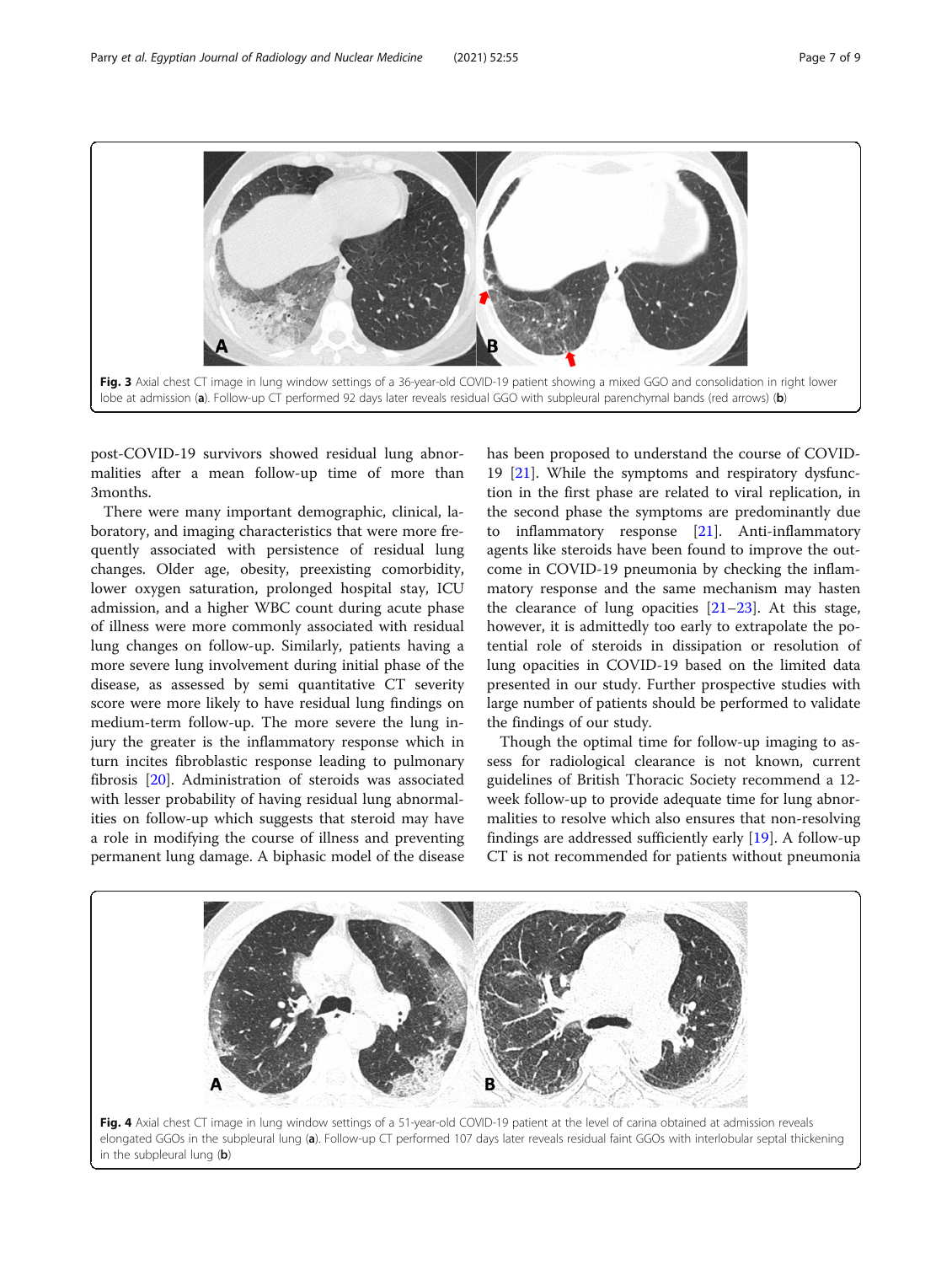<span id="page-7-0"></span>during the initial active phase of disease nor in patients who show complete resolution of lung findings on follow-up CXR at the time of discharge. High-resolution CT is indicated for evaluation of patients with persistent significant lung abnormalities on follow-up CXR and in patients with ongoing respiratory symptoms or physiological impairment [[19,](#page-8-0) [24\]](#page-8-0).

The medium-term follow-up data is envisaged to provide important information which will guide in devising a structured follow-up plan of COVID-19 survivors to mitigate the long-term sequelae of the disease. Whether the CT findings observed on medium-term follow-up resolve or lead to permanent pulmonary fibrosis will only become apparent with longer-term follow-up.

This study has some limitations. Firstly, only 81 patients were enrolled in the study. A large sample size is desirable to study the pulmonary sequelae of COVID-19. Secondly, we did not perform pulmonary function tests on follow-up which could give more precise information on the physiological impairment of the lungs. Third, we did not perform CT angiography or perfusion imaging to study the burden of residual pulmonary thrombosis. It is being increasingly suggested that pulmonary vascular sequelae may be an important long-term effect of COVID-19 and the residual clot burden can be demonstrated by CT perfusion imaging.

## Conclusion

Nearly half of the COVID-19 survivors had residual lung abnormalities after a time interval of 3 months or more. Older age, obesity, presence of preexisting comorbidity, longer duration of hospital stay, ICU admission, higher initial WBC count, a higher initial CT severity score, and a lower rate of steroid administration are associated with more prevalence of residual lung abnormalities in COVID-19 survivors.

#### Abbreviations

COVID-19: Coronavirus disease-19; RT-PCT: Reverse transcriptase polymerase chain reaction; CT: Computed tomography; CXR: Chest X-ray; SARS: Severe acute respiratory syndrome; MERS: Middle East respiratory syndrome

#### Acknowledgements

The authors are grateful to the department of radiology and respiratory medicine for their support throughout.

### Authors' contributions

P.A, W.H, S.N, and J.M conceptualized the study and performed or assisted in the collection and analysis of data. P.A and W.H wrote the manuscript which was supervised and edited by S.N and J.M. All authors have read and approved the manuscript and ensure that this is the case.

#### Funding

No funding was required for this study.

## Availability of data and materials

The data is available with the first three authors.

#### Ethics approval and consent to participate

The study was duly approved by the Institutional Ethical Committee (IEC) of Government Medical College, Srinagar, Jammu and Kashmir, India. A reference number was not applicable. The requirement of written patient consent was waived off.

#### Consent for publication

Not applicable

#### Competing interests

The authors declare no competing interests.

#### Author details

<sup>1</sup>Department of Radiodiagnosis, Sher-i-Kashmir Institute of Medical Sciences, Srinagar, Jammu & Kashmir, India. <sup>2</sup>Department of Radiodiagnosis Government Medical College, Srinagar, Jammu & Kashmir, India. <sup>3</sup>Department of Respiratory Medicine, Chest Disease Hospital, Srinagar, Jammu & Kashmir, India.

## Received: 4 December 2020 Accepted: 3 February 2021 Published online: 16 February 2021

#### References

- World Health Organization. WHO coronavirus disease (COVID-19) dashboard. <https://covid19.who.int/> Accessed 21 Nov 2020.
- 2. Revel MP, Parkar AP, Prosch H, Silva M, Sverzellati N, Gleeson F, Brady A (2020) COVID-19 patients and the Radiology department–advice from the European Society of Radiology (ESR) and the European Society of Thoracic Imaging (ESTI). European radiology. 30(9):4903–4909.
- 3. [https://www.acr.org/Advocacy-and-Economics/ACR-Position-Statements/](https://www.acr.org/Advocacy-and-Economics/ACR-Position-Statements/Recommendations-for-Chest-Radiography-and-CT-for-Suspected-COVID19-Infection) [Recommendations-for-Chest-Radiography-and-CT-for-Suspected-COVID19-](https://www.acr.org/Advocacy-and-Economics/ACR-Position-Statements/Recommendations-for-Chest-Radiography-and-CT-for-Suspected-COVID19-Infection) [Infection.](https://www.acr.org/Advocacy-and-Economics/ACR-Position-Statements/Recommendations-for-Chest-Radiography-and-CT-for-Suspected-COVID19-Infection) Accessed 30 Oct 2020.
- 4. Rubin GD, Ryerson CJ, Haramati LB, Sverzellati N, Kanne JP, Raoof S, Schluger NW, Volpi A, Yim JJ, Martin IB, Anderson DJ (2020) The role of chest imaging in patient management during the COVID-19 pandemic: a multinational consensus statement from the Fleischner Society. Chest. 158(1):106–116.
- 5. Zhao YM, Shang YM, Song WB, Li QQ, Xie H, Xu QF, Jia JL, Li LM, Mao HL, Zhou XM, Luo H (2020) Follow-up study of the pulmonary function and related physiological characteristics of COVID-19 survivors three months after recovery. EClinicalMedicine. 25:100463
- 6. Hui DS, Joynt GM, Wong KT, Gomersall CD, Li TS, Antonio G, Ko FW, Chan MC, Chan DP, Tong MW, Rainer TH (2005) Impact of severe acute respiratory syndrome (SARS) on pulmonary function, functional capacity and quality of life in a cohort of survivors. Thorax. 60(5):401–409
- 7. Das KM, Lee EY, Singh R, Enani MA, Al Dossari K, Van Gorkom K, Larsson SG, Langer RD (2017) Follow-up chest radiographic findings in patients with MERS-CoV after recovery. Indian J Radiol Imaging. 27(3):342
- 8. Parry AH, Wani AH, Shah NN, Yaseen M, Jehangir M (2020) Chest CT features of coronavirus disease-19 (COVID-19) pneumonia: which findings on initial CT can predict an adverse short-term outcome? BJR| Open 2: 20200016
- 9. Huang Y, Yan Tan C, Wu J, Zhu Chen M, Guo Wang Z, Yun Luo L, Rong Zhou X, Ran Liu X, Ling Huang X, Can Yuan C, Lin Chen C. Impact of coronavirus disease 2019 on pulmonary function in early convalescence phase
- 10. Li M, Lei P, Zeng B, Li Z, Yu P, Fan B, Wang C, Li Z, Zhou J, Hu S, Liu H (2020) Coronavirus disease (COVID-19): spectrum of CT findings and temporal progression of the disease. Academic radiology. 27(5):603–608.
- 11. Parry AH, Wani AH, Yaseen M, Shah NN, Dar KA (2020) Clinicoradiological course in coronavirus disease-19 (COVID-19) patients who are asymptomatic at admission. BJR| Open 2:20200033
- 12. Hansell DM, Bankier AA, MacMahon H, McLoud TC, Muller NL, Remy J (2008) Fleischner Society: glossary of terms for thoracic imaging. Radiology. 246(3): 697–722
- 13. Pan F, Ye T, Sun P, Gui S, Liang B, Li L, Zheng D, Wang J, Hesketh RL, Yang L, Zheng C (2020) Time course of lung changes at chest CT during recovery from coronavirus disease 2019 (COVID-19). Radiology. 295(3):715–721.
- 14. Carfì A, Bernabei R, Landi F (2020) Persistent symptoms in patients after acute COVID-19. JAMA. 324(6):603–605